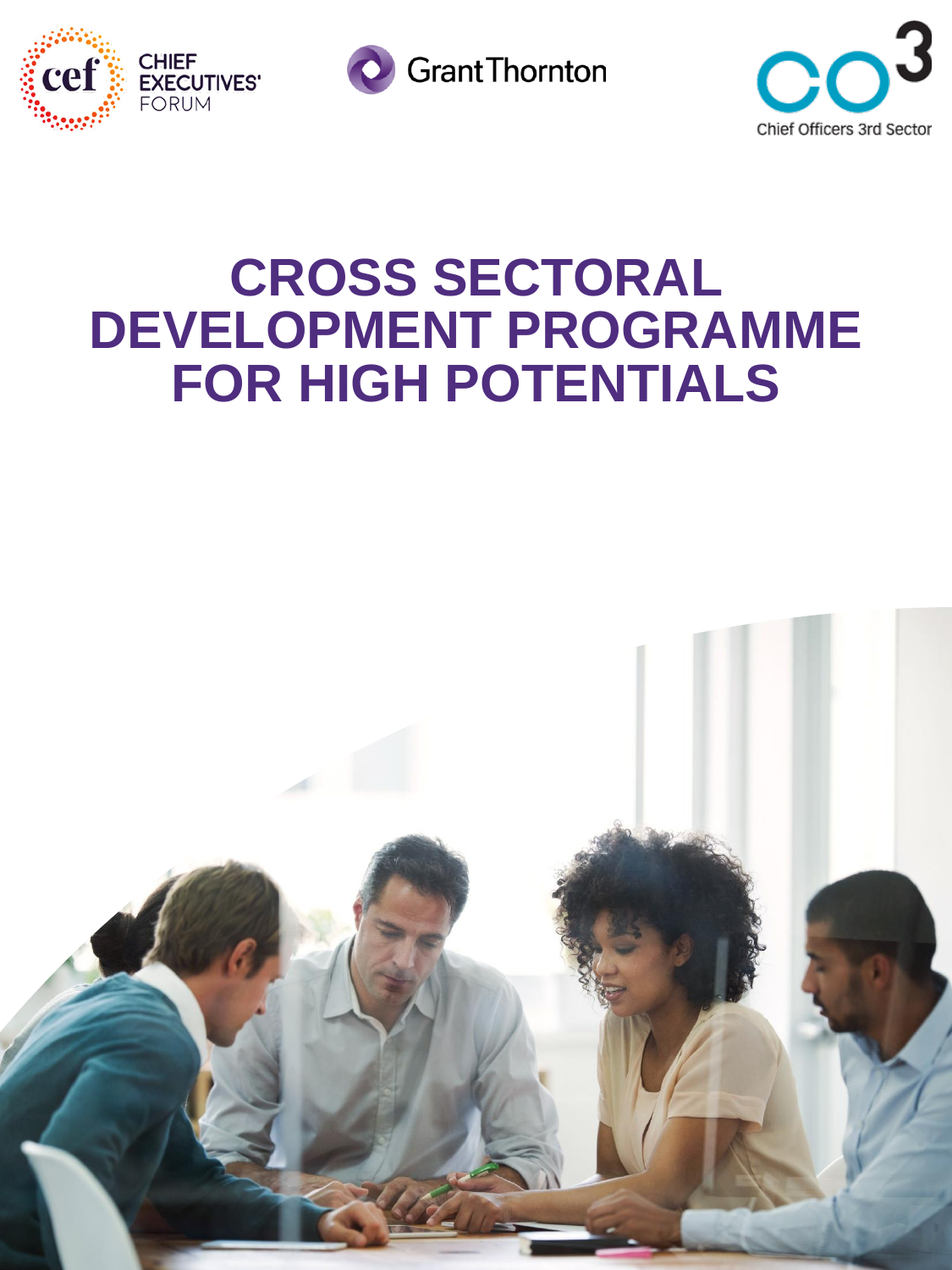## **Programme Overview**



This innovative programme will enable senior/middle tier leaders from the third and public sectors to develop their leadership skills, building and strengthening relationships to address the complex shared challenges they face.

The **3 month** programme will be delivered to **10-14 managers from each sector\*.**

The delivery method will include a blend of online, peer and virtual classroom learning. The programme will focus on building a good foundation of skills, knowledge and behaviours across this leader group, focusing on experiential learning and addressing real issues and building partnerships between the sectors.

The programme will also include access to 'WeLearn by GT', Grant Thornton's Learning Management system and Mobile application for six months.

*\*Broadly equivalent to NICS Principal / Deputy Principal level or NJC scales PO4 – PO9.*



#### **Objectives:**

As an outcome of the programme participants will:

- Gain a greater understanding of the two sectors
- Understand their own leadership style, strengths and personal brand to allow them to lead authentically
- Be aware of their communication styles and the preferences of others and how to communicate effectively
- Understand the system team development model and how they can apply it to their cross sector group
- Agree a team charter and plan of action
- Practise using different innovation and decision making models
- Collaborate together to solve shared issues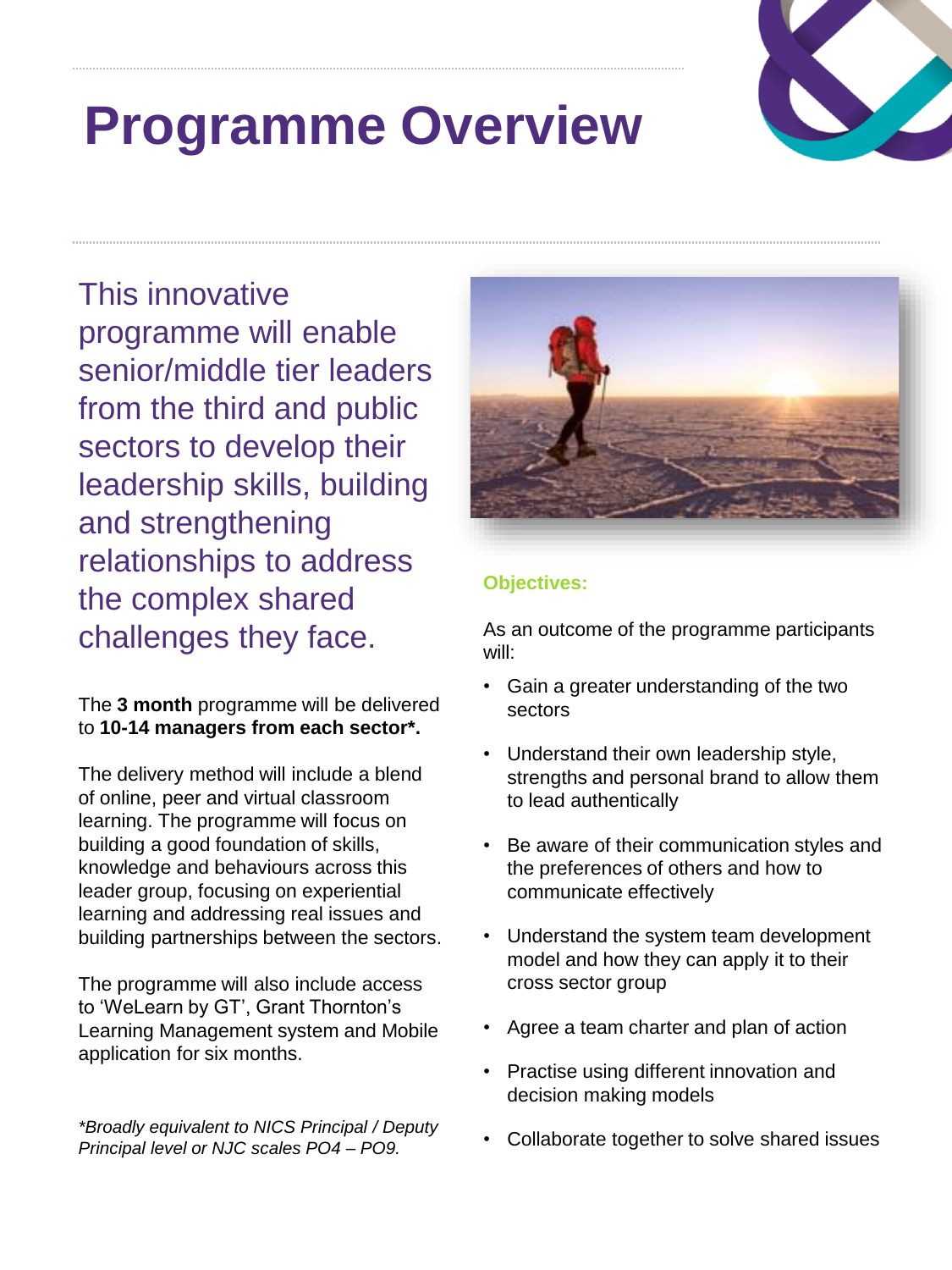

## **Programme Schedule**



#### WeLearn content, communication updates, event management and reporting

| <b>Date</b>   | <b>Format</b> | <b>Topic</b>                                      | <b>Time</b>       | <b>Key Topics</b>                                                                                                                                                                                                                                             |
|---------------|---------------|---------------------------------------------------|-------------------|---------------------------------------------------------------------------------------------------------------------------------------------------------------------------------------------------------------------------------------------------------------|
| 07/09/22      | In-Person     | Launch Event -<br>Learning about<br>the programme | $9.30 -$<br>11.30 | Welcome and introductions<br>$\bullet$<br>Programme overview and learning contract<br>$\bullet$<br>Team activity<br>$\bullet$<br>Leadership Exchange group set up<br>$\bullet$                                                                                |
| 21/09/22      | Virtual       | Leading<br>Authentically                          | $9.30 -$<br>12.00 | Understanding different leadership styles<br>$\bullet$<br>Knowing your values and strengths<br>$\bullet$<br><b>Building resilience</b><br>$\bullet$<br>Creating your leadership brand<br>٠                                                                    |
| 05/10/22      | Virtual       | <b>Third Sector</b>                               | $9.30 -$<br>12.00 | A day in the life of each other's shoes, to build a shared<br>understanding of the work environment of a peer working in<br>a different sector. A day to shadow, learn and share.                                                                             |
| 19/10/22      | Virtual       | Effective teams                                   | $9.30 -$<br>12.00 | Communicating with different audiences<br>Understanding what makes effective teams<br>$\bullet$<br>Systemic team development<br>$\bullet$<br>Building psychological trust                                                                                     |
| 02/11/22      | In-Person     | <b>Building</b><br>partnerships                   | $9.30 -$<br>12.00 | Building a plan of action and charter to define how to<br>partner together as a group and also encourage<br>partnerships across the sectors, identifying challenges and<br>solutions to overcome them. Tools and models shared<br>through WeLearn to support. |
| 16/11/22      | Virtual       | <b>Public Sector</b>                              | $9.30 -$<br>12.00 | A day in the life of each other's shoes, to build a shared<br>understanding of the work environment of a peer working in<br>a different sector. A day to shadow, learn and share.                                                                             |
| 30/11/22      | Virtual       | Fostering<br>Innovation                           | $9.30 -$<br>12.00 | Understanding innovation and its application to your<br>work<br>Barriers and enablers to innovation within your<br>organisation<br>Strategies to foster innovation internally and cross sector<br>$\bullet$                                                   |
| 14/12/22      | In-Person     | Solving<br>problems                               | $9.30 -$<br>12.00 | Application of classroom sessions and previous exchanges<br>on an identified problem to find solutions and create an<br>action plan. Tools and models shared through WeLearn to<br>support.                                                                   |
| Self<br>paced | Virtual       | Future of Work                                    | N/A               | Optional modules to support managers across various<br>challenges related to remote working and managing teams.                                                                                                                                               |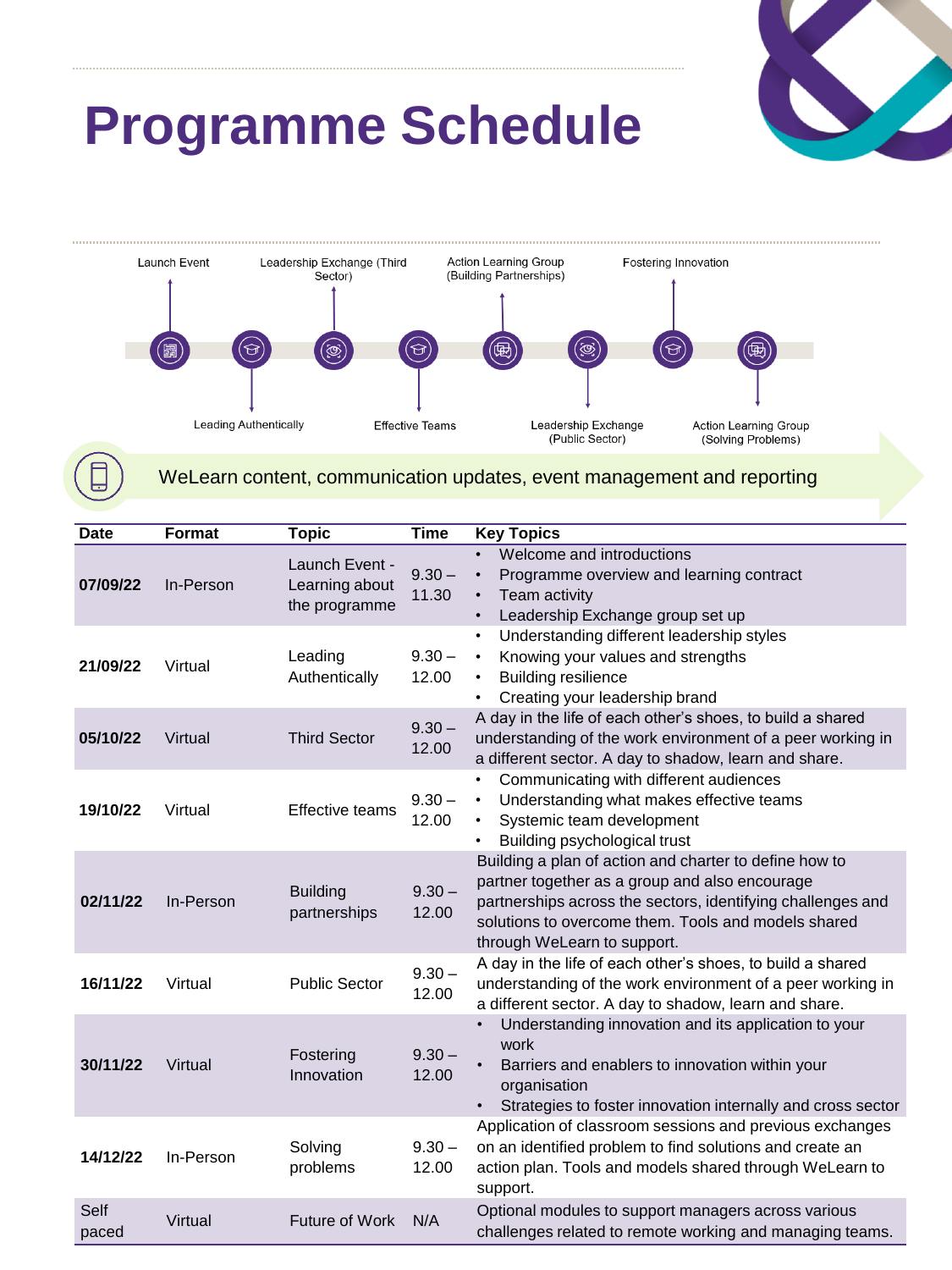## **Background**



What makes a team so good?

The complex challenges facing Northern Ireland cannot be addressed by any single organisation or any single sector. Collaboration across boundaries is key to successful delivery for citizens, and must become the norm, not the exception.

Leaders in the public sector and the third sector have been working to build relationships and establish trust, to create understanding of how much more they can achieve by combining forces, and to better appreciate the barriers to collaboration and how to deal with them.

On behalf of CEF and CO3, Grant Thornton is inviting applications for the **High Potentials Programme for Autumn 2022**.

Feedback from previous cohorts recognised that connecting with others, productive discussion and gaining an understanding of one another's experiences, aspirations and pressures, as some of the key benefits of the programme.





Our ambition for the programme is to develop effective partnerships based on trust, clarity of accountability, and a shared understanding of purpose and outcomes across the two sectors.

Specifically, the programme aims to:

- build and maintain empathy for one another and commitment to the shared challenges we are addressing;
- build resilience to speak frankly with courageous authenticity to demonstrate honesty and integrity while tailoring communication to meet the perspectives of various stakeholders;
- strengthen cross-sectoral relationships to enable effective working relations; and
- focus on real issues, building genuine partnerships and shared understanding to develop leadership capacities to meet the complex societal challenges we face, shifting focus to impact and outcomes.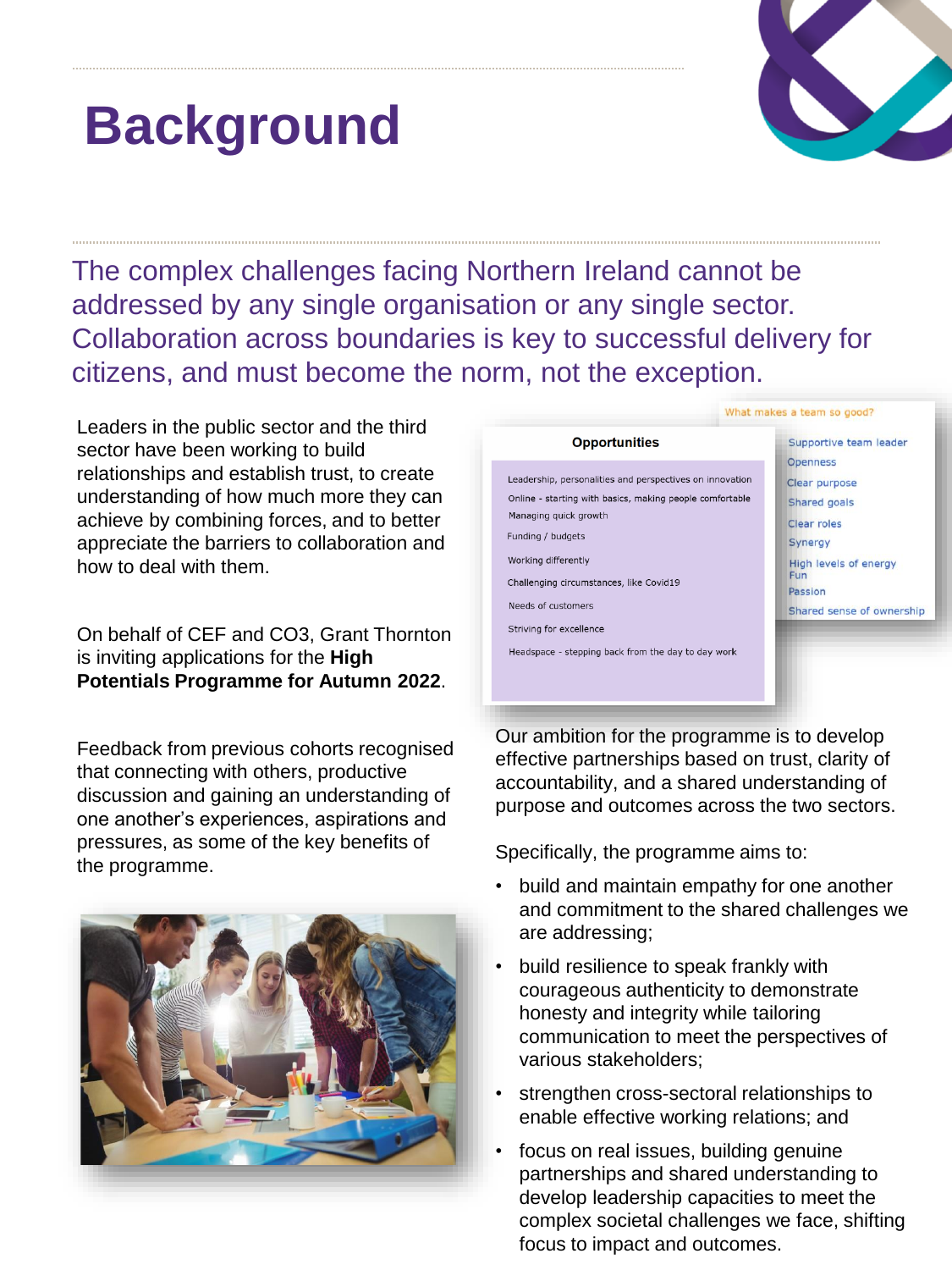# **How do I apply?**



### **Selection process/eligibility**

Up to 24 leaders (10-14 from each sector) will be selected through a brief expression of interest process. Participants will be selected from a diverse range of complementary organisations, whilst ensuring a balance of status, responsibility and experience.

This programme is aimed specifically at staff broadly equivalent to NICS Principal/Deputy Principal level or NJC scales PO4 – PO9.

The application submission deadline is **Friday 24th June, at 12pm**.

### **Cost and how to register your interest**

The cost to participate on this programme is £695 + VAT per person.

If you are interested in participating in the programme please contact the relevant person below:

- Public sector [mail@ceforum.org](mailto:mail@ceforum.org)
- Third sector [suzanne@co3.bz](mailto:suzanne@co3.bz)